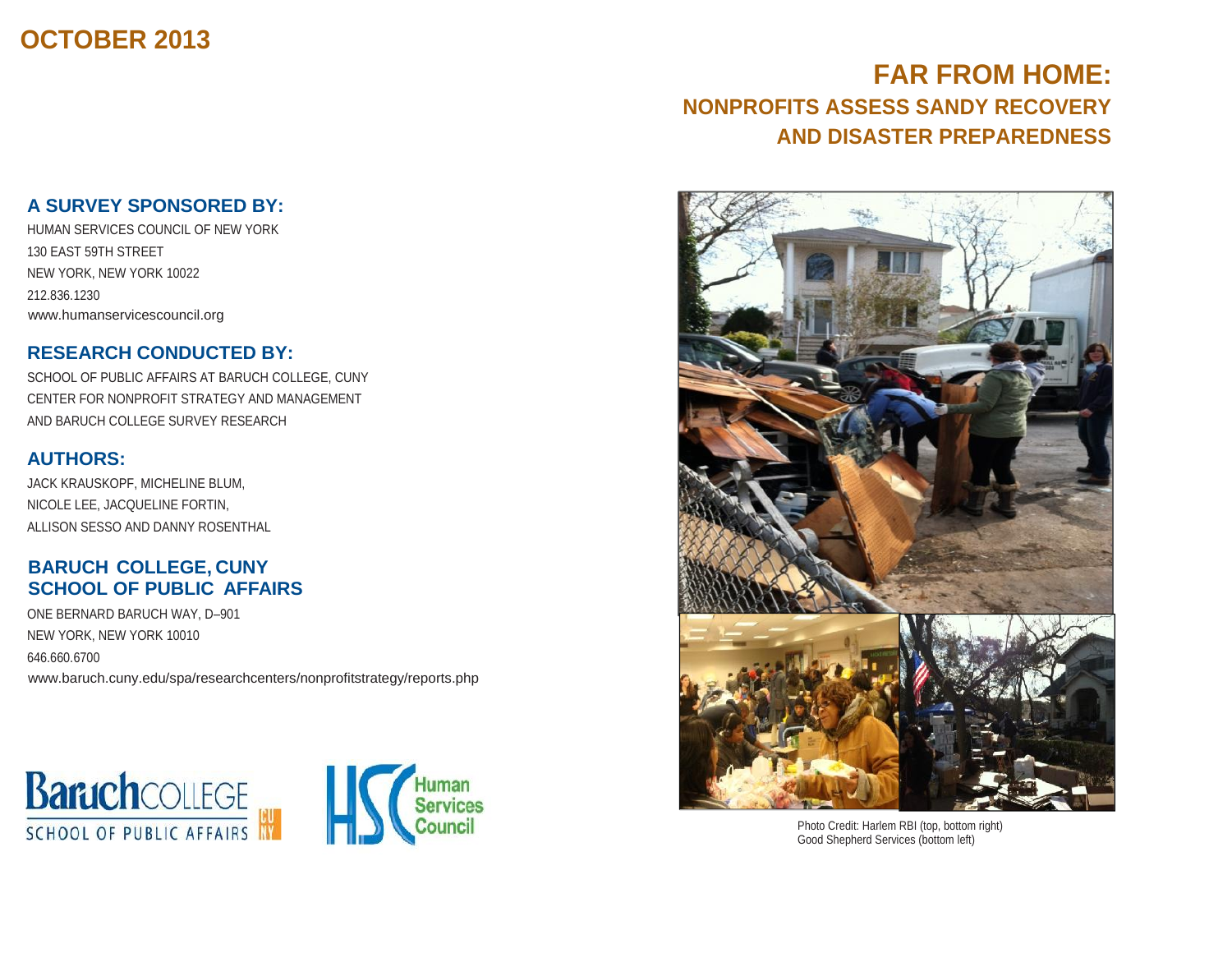# **INTRODUCTION AND SUMMARY**

*Human service organizations continue to support victims in the hardest hit areas…. Housing, economic, and personal needs are projected to last several years.*

On October 29, 2012, Superstorm Sandy struck New York, New Jersey, and Connecticut, causing widespread damage, loss of life, and what has proven to be long-term and devastating impacts on communities throughout the region. The storm displaced thousands of residents, small businesses, and nonprofit organizations in addition to critically damaging power lines, transportation, and other infrastructure. Although President Obama declared the tri-state area a disaster, enabling residents to apply for federal assistance money, the federal government did not approve an emergency measure granting federal money for Sandy victims until January 2013. Meanwhile, human services organizations and other nonprofit community groups stepped in to play a vital role in immediate relief and recovery efforts.

As the first anniversary of the storm approaches, human services organizations continue to intensively support victims in the hardest hit areas, including Coney Island, Red Hook, Breezy Point and the Rockaways, Lower Manhattan, Staten Island, and other parts of the region. Housing, economic, and personal needs are projected to last several years, as communities and residents continue to struggle with the ongoing impacts from Sandy.

In conjunction with the Human Services Council of New York (HSC), the School of Public Affairs at Baruch College conducted a survey this summer to assess the work and impact of organizations active in Sandy relief efforts. The goal was to better understand the role of human services organizations in Sandy recovery and the kinds of services they have provided, and to obtain their assessment of unmet needs, quality of coordination on the ground, and the strategies necessary to accelerate recovery. The survey also asked about the damage these organizations themselves sustained, financial consequences as a result of providing services, their assessment of preparedness for another disaster, and their perspectives about the work of city, state, and federal agencies, and private insurers.

Responding to the survey were representatives of 104 organizations that identified themselves as being engaged in Sandy relief and recovery efforts. (See the Methodology section at the end of the report for details about how the survey was conducted.) It is our hope that these findings can lead to continuing support for communities recovering from Sandy and improved planning and preparation among government, the nonprofit sector, and others for future storms and disaster events, which are widely anticipated. The views and roles of New York's nonprofit human services organizations are vital to those efforts.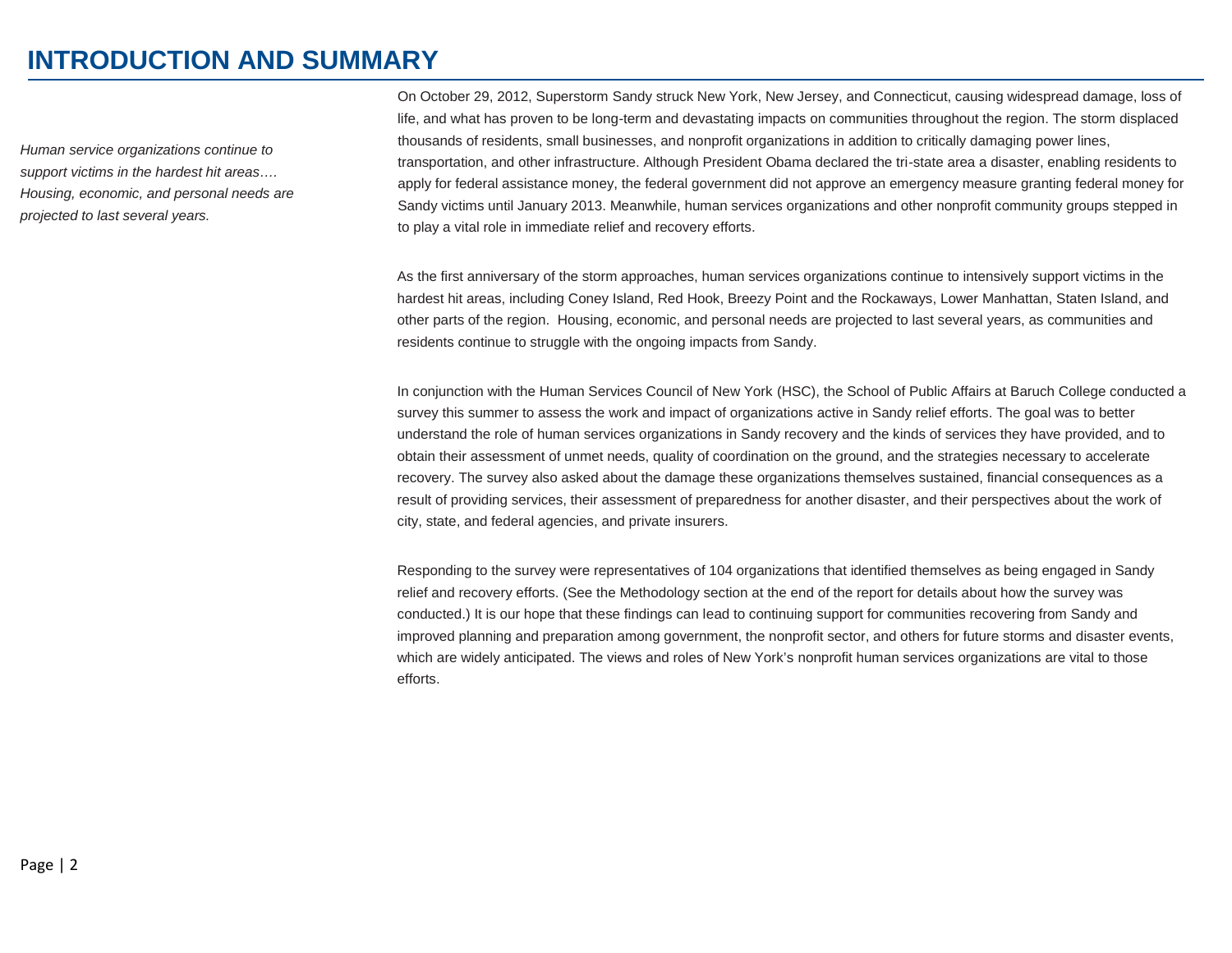#### **Key Survey Findings:**

- Organizations are serving both the general population and vulnerable groups, including children, disabled, unemployed, homebound, and undocumented people, as well as business owners;
- Of the 47 organizations that responded to a question about serving their communities, fewer than 28% feel that the needs of half the people in the communities they serve have been met;
- Nearly three-quarters of the organizations' clients required housing assistance, and housing issues have impeded their ability to provide other essential services;
- The organizations are providing case management, crisis counseling, financial assistance, housing aid, and other services; significantly, many are forecasting ongoing need for these services for up to three years, and sometimes longer;
- At the time of the survey, only about 20% of the organizations expected full reimbursement for the cost of providing these services;
- More than half of the organizations suffered damage to their own facilities, and 60% expect less than full reimbursement for the related expenditures;
- Although clear direction after a disaster is essential, there is no consensus among nonprofit responder organizations about which government agencies played the central coordinating role;
- Most organizations said they had a disaster plan before Sandy, and more than half say they are prepared for future disasters, but it is primarily the larger organizations that claim they are ready, and most of the responding organizations report that they have neither reserved funding for these efforts nor formed formal partnerships with organizations with which they would coordinate in the event of a disaster.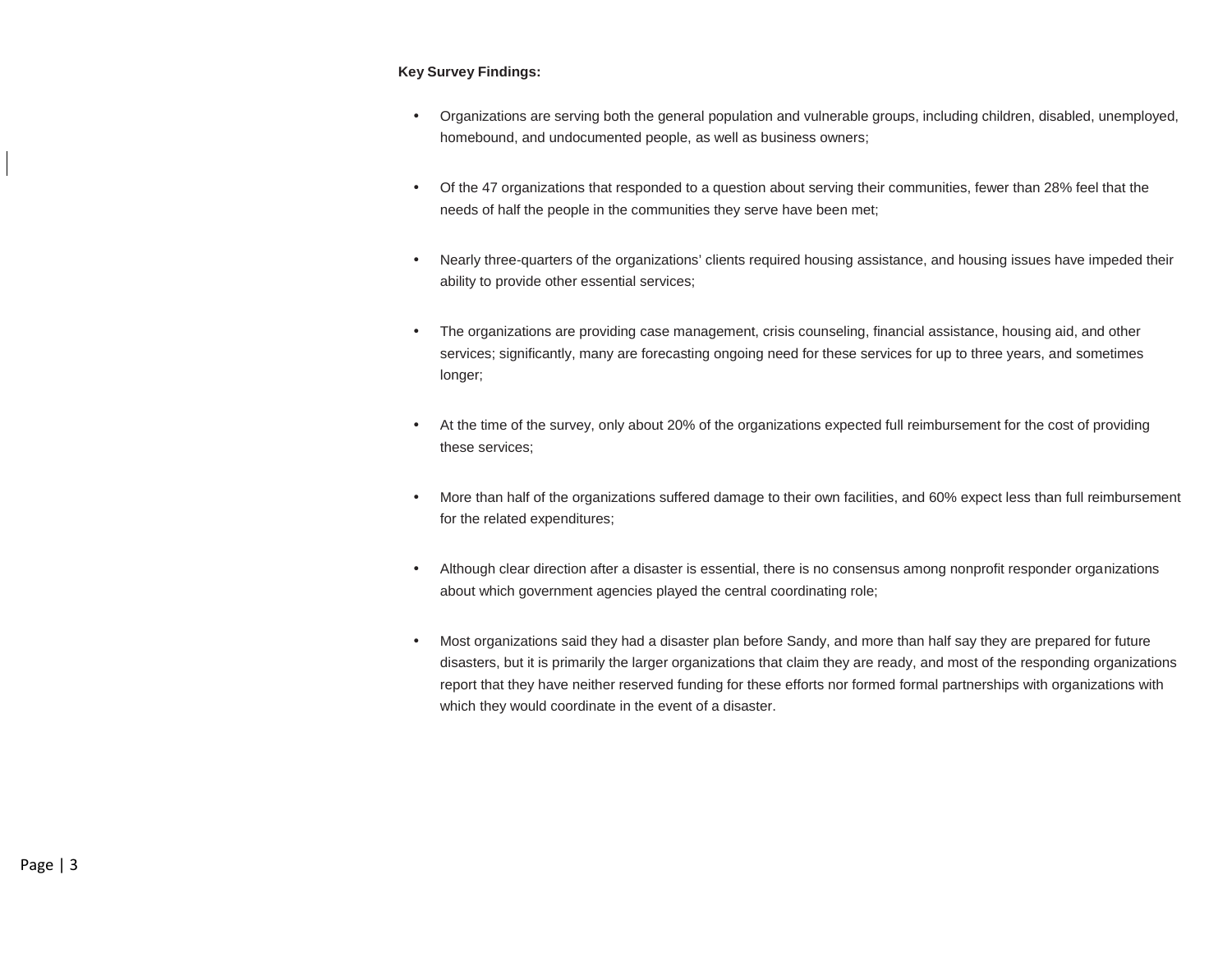**Key Recommendations** (see "Conclusion: Going Forward" at the end of this report for more details):

- The ongoing needs of people affected by Sandy should be recognized and supported by adequately financing the services that meet their needs. Of particular concern are widespread housing problems, the expiration of the state's Disaster Case Management program in approximately a year, and the complications associated with serving immigrants, especially those who are undocumented;
- Human services organizations should be fully reimbursed both for expenses incurred for Sandy-related service provision as well as for damages incurred to property and facilities;
- In planning for response to future disasters, government and philanthropy should develop a stand-by funding mechanism to reimburse nonprofit organizations in a timely manner for the costs of their services;
- Government and human services agencies should undertake joint planning that leads to an infrastructure for preparedness, training of organizations' staff, assistance in development of their disaster plans, permanent vehicles for inter-sector cooperation, and clear identification of which agency will take the lead coordinating role in different types of disasters.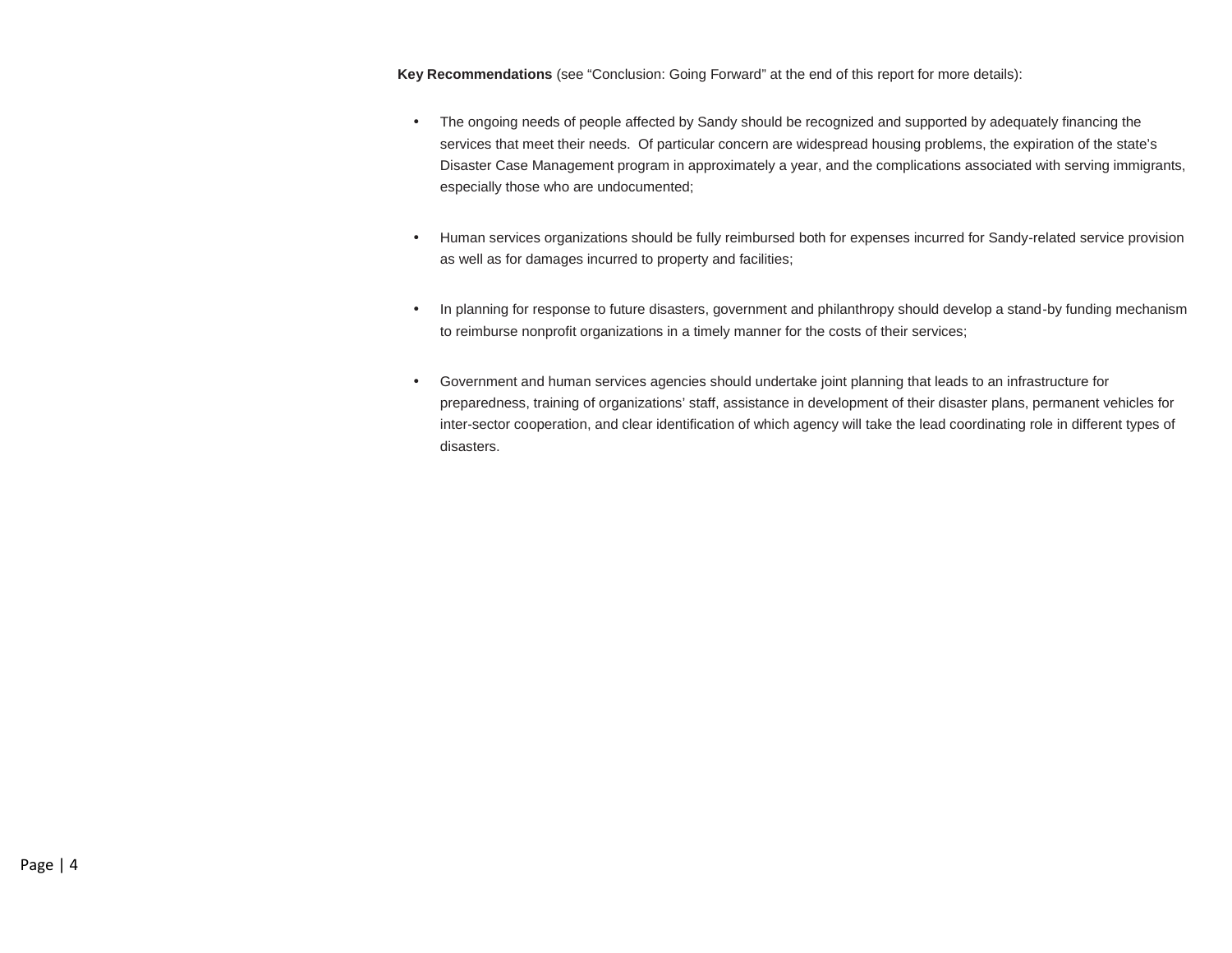# **BACKGROUND: ORGANIZATIONS AND THEIR ACTIVITIES**

The nonprofit organizations that participated in the survey reported that their efforts in response to Sandy included the most affected neighborhoods in the city. They provided, and many continue to provide, a wide range of services to residents and their communities more generally.

#### **Populations Served**

Of the 104 organizations that responded to the survey, 57.7% served the general population. Nearly half (49%) served seniors and 45.2% served children -- the vulnerable populations that were most frequently served. Disabled, unemployed/underemployed, homebound, and undocumented people were each served by approximately one-third of the organizations. Business owners/managers were served by 23.2% of the organizations. Other groups served with special needs included homeless women, LGBTQ youth and their families, refugees, and veterans. In many cases, nonprofit human services organizations are serving these population groups on behalf of or in lieu of official government agencies. (See Chart 1)

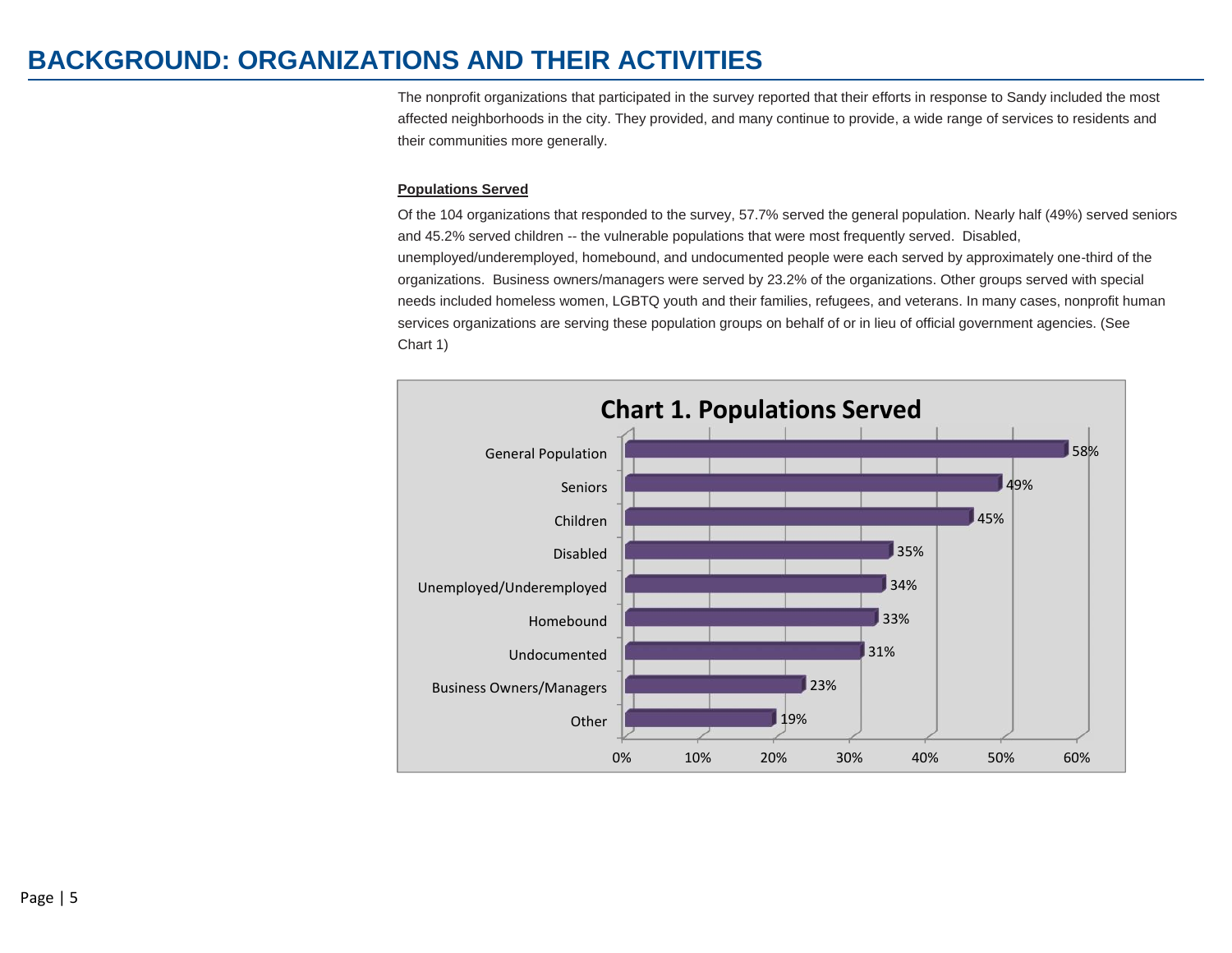#### **Services Provided**

Approximately one-half of the responding organizations provided case management, crisis counseling, and material goods. Nearly 29% provided financial assistance, 21.2% provided shelter/housing assistance, and 13.5% provided services in the New York City government's restoration centers. About 27% provided other services spread over more than 20 types, including medical and mental health, food, day care, and legal assistance. Fewer than 10% of responders said they provided no services. Nearly two-thirds of the 90 responding organizations (63.3%) served more than 100 cases, while less than one quarter of those 90 organizations (23.4%) served fewer than 50 cases. These services provided by the human services organizations are vital for immediate relief and long-term recovery, and the organizations have long track records of reaching people in need in their communities.

#### **Geographic Areas Served**

Nearly two-thirds of the Sandy responders served multiple geographic areas. More than 20% served several boroughs or counties, and 41.3% served all of New York City. Only 9.6% served one neighborhood, and another 9.6% served a single borough or county. The geographic areas most frequently served by the organizations were, in descending order: the Rockaways (42.3%), Coney Island (36.5%), Lower Manhattan (34.6%), Long Island (22.1%), Red Hook (20.2%), Staten Island (14.4%), and Breezy Point (11.5.%). About 41.3% of the organizations served other areas that were widely spread, including Sheepshead Bay, Gerritsen Beach, and Howard Beach. (See Chart 2)



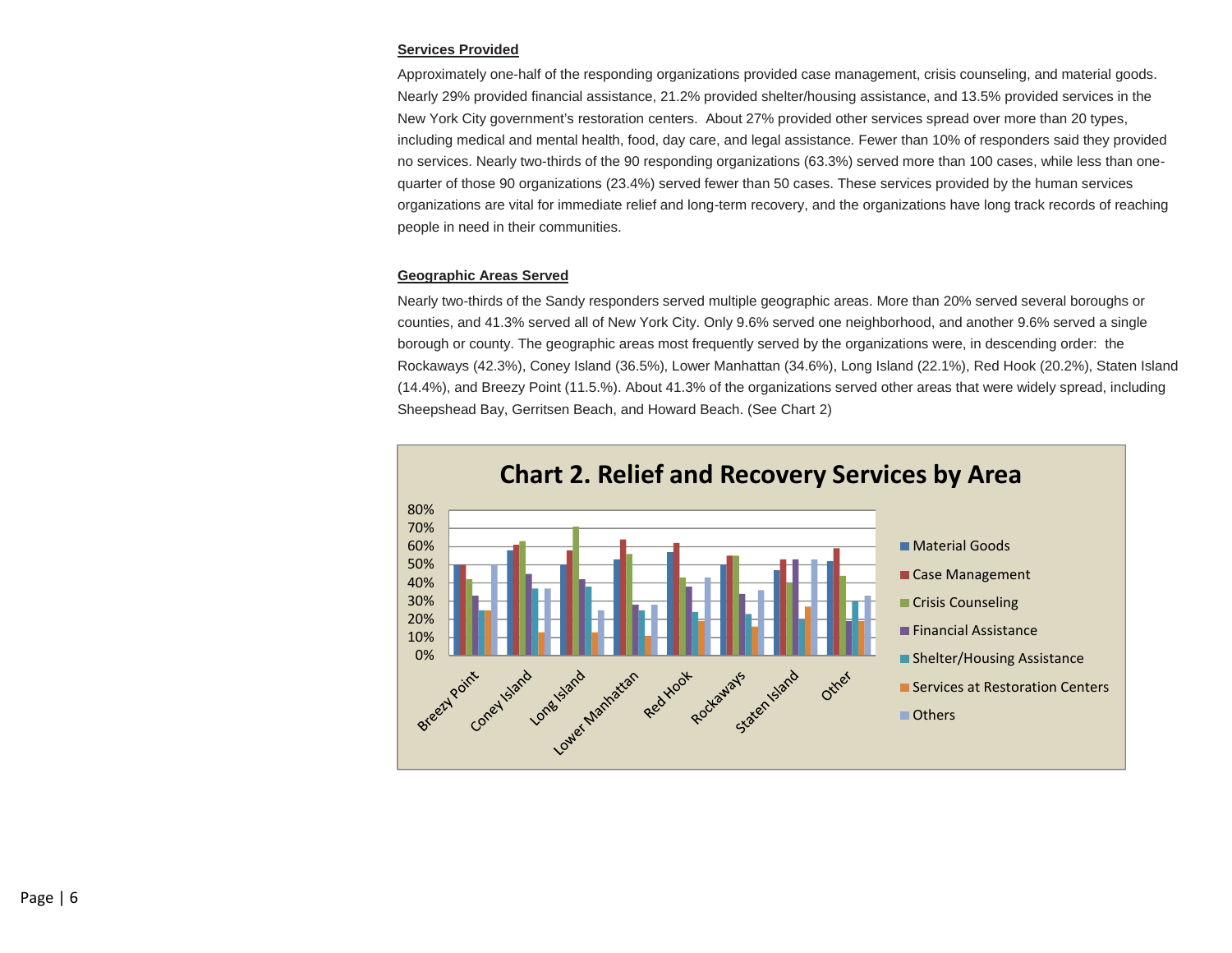## **UNMET NEEDS AND CHALLENGES TO RECOVERY**

The needs generated by the storm were wide-ranging, have been challenging to meet, and, in some cases, are long-lasting. Only 27.7% of the 47 responding organizations felt that they or any other organization met the relief/recovery needs of more than one-half of the people in their neighborhoods. Despite this strong indicator of ongoing need, the governmental support for case management—the broadest of the services and the one that enables coordination of multiple services—is scheduled to end in approximately a year.

*The needs generated by the storm were wide-ranging, have been challenging to meet, and in some cases are long-lasting.* Nearly three-quarters of the 94 responding organizations' clients required housing assistance after becoming displaced or homeless, and 58.1% of these organizations said that housing issues impeded their ability to provide other services. Nearly one-half of the 78 responding organizations served primarily renters. Housing needs are projected to last for multiple years, and many residents will continue to require assistance from nonprofit human services organizations while they wait for housing needs to be met. (See Chart 3)

Another major challenge in Sandy recovery is the policy regarding undocumented people and federal funding programs. Since undocumented people are ineligible to participate in federally funded housing programs, human service organizations often experience greater difficulties in attempting to support them.

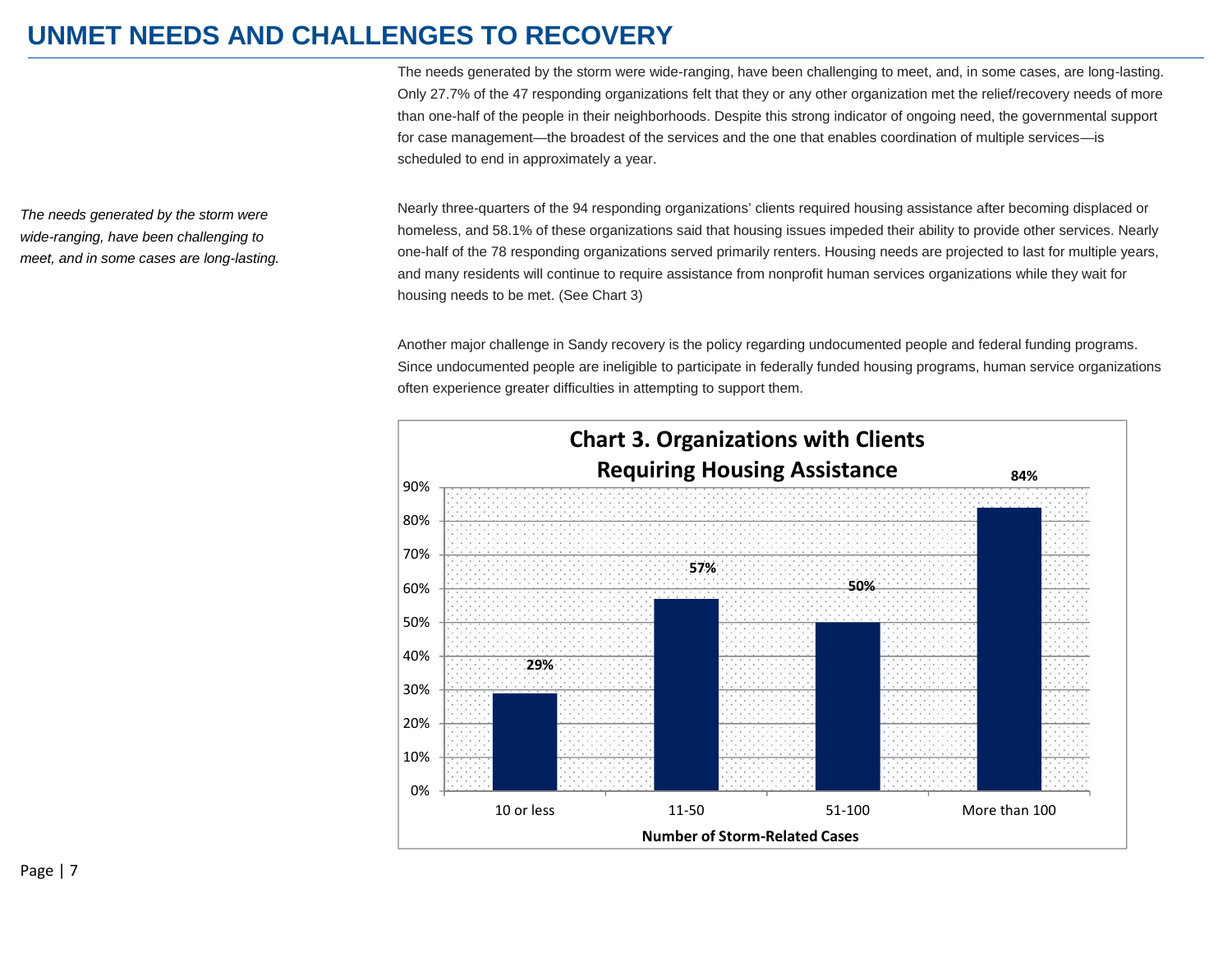Twenty-nine organizations anticipate that assistance with processing insurance claims and assistance in seeking settlements will be needed for up to a year, and another 16 expect such assistance will be needed for one to three years or longer. More than 54.1% of 61 responding organizations anticipate that people will have case management (33 organizations), housing assistance (27 organizations of 58; 46.5%), and financial assistance (26 organizations of 55; 47.3%) needs for one to three years or longer. (See Chart 4)

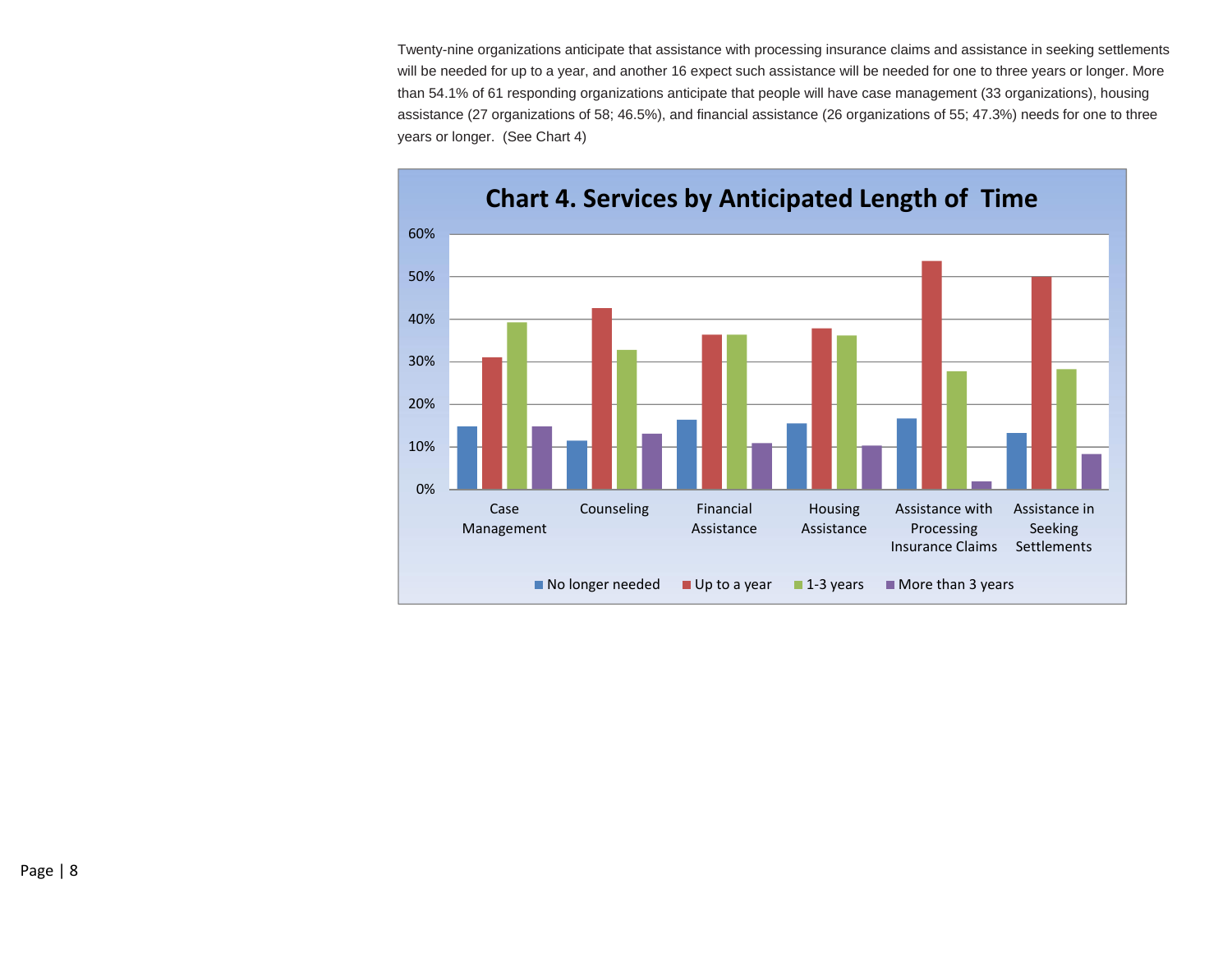Ongoing problems affecting significant portions of the caseloads of one-third or more of these organizations include: insufficient FEMA support, finding housing, insufficient insurance settlements, mold removal, and lack of sufficient funds to rebuild homes. Because it is essential to have informed workers to assist victims, continuing case management services are vital for effective long-term recovery. (See Chart 5)



In summary, nearly a year after the storm, needs remain unmet and human services organizations anticipate that they will persist for the long-term.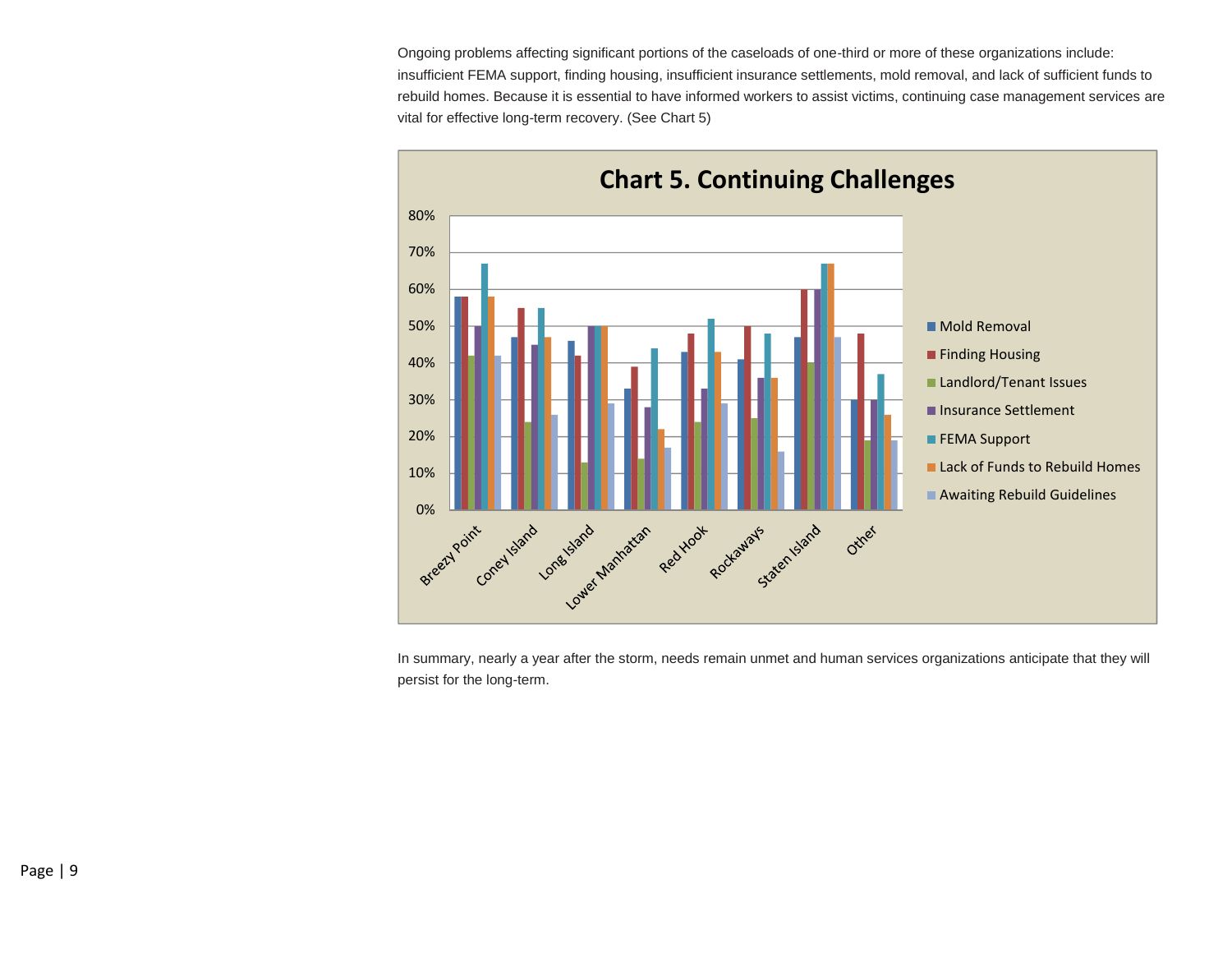## **DAMAGES AND REIMBURSEMENT TO NONPROFIT ORGANIZATIONS**

As a result of the recession, withdrawal of government funds and reduction in private grants and gifts, human services organizations were operating at a financial disadvantage prior to Sandy (The Helpers Need Help: New York City's Nonprofit Human Services Organizations Persevering in Hard Times, School of Public Affairs, Baruch College, 2009). With the devastation of Sandy, the capacity of these recovering human services organizations and their ability to participate in current and future relief efforts was impeded further.

Many organizations themselves suffered damage of various kinds from the storm, and financial reimbursement for losses and services is still in process. In many cases, organizations utilized their own funds to respond to needs quickly, and reimbursement is not guaranteed for many of these expenditures.

Almost half of the 90 responding organizations reported facilities or infrastructure damage, 6.7% of which suffered destruction of buildings. In addition, loss of power (36.5%) and communication (29.8%) were the effects most frequently felt. One nonprofit "was displaced for more than 10 weeks due to lack of power and inability to access the building." Another reported "damage to our IT infrastructure (server hard drives and power supplies)," and a third said that although there was "minimal damage relative to our location—we were back and running with power 48 hours after the storm," there was no phone or internet service for weeks.

Of the 45 organizations that suffered damages, 40% expect to be reimbursed fully or substantially for damages to their facilities, but the other 60% expect reimbursement to be partial, minimal, or not at all.

To finance their relief and recovery efforts, 65 of the 104 organizations (62.5%) have used existing funds, more than one-third (39 organizations) received foundation grants; while another one-third (35 organizations) received donations from individuals. One-third of the organizations have applied to FEMA for reimbursement, 25% from foundations, and lesser numbers from insurance companies and city and state governments. About 29% of the organizations reported not applying for reimbursement.



Only 20.4 % of the organizations are anticipating that they will be fully reimbursed, and 16.4% expect minimal or no reimbursement for the services they have provided. (See Chart 6)

Nearly half, 48.9%, of the 43 responding organizations are expecting delays of six months or longer in receiving reimbursement, and 67.3%, of 49 responding organizations are expecting financial losses overall.

*One nonprofit reported being "displaced for more than 10 weeks due to lack of power and inability to access the building."*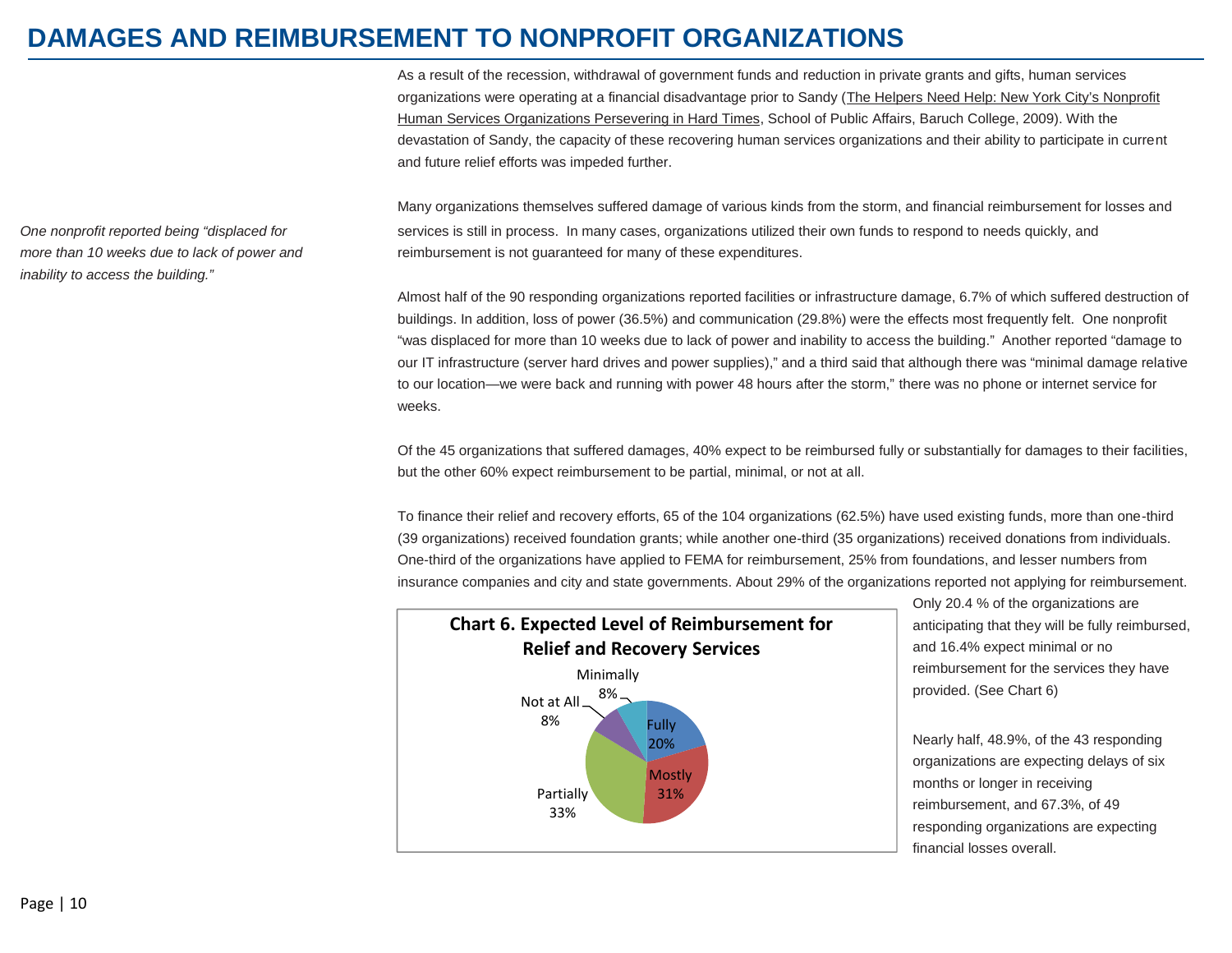## **COORDINATION AND PREPAREDNESS**

*One responder called for a more centralized approach to coordinating and disseminating information and resources.*

A disaster of this magnitude calls for human services organizations to work in collaboration with other nonprofits as well as with government. Effective coordination is vital, and clear leadership needs to be established quickly. Information from this survey about organizational coordination after Sandy provides important findings to inform the approach to future disaster events.

Organizations collaborated most frequently with other nonprofit organizations (53.8%), FEMA (52.9%), foundations (40.4%), the mayor's office (37.5%), and places of worship (37.5%). Another 43.3% of the organizations collaborated with other city or state agencies. The organizations listed a wide range of groups with which they collaborated, including large social services agencies, community-based organizations, and grassroots groups.

Loss of communications hindered local collaboration efforts. As one organization put it, "A major challenge after Sandy was the collapse of infrastructure in many neighborhoods. Without electricity and phone service, coordination was extremely difficult to achieve." More direction by official agencies, it seems, was needed.

Organizations perceived that FEMA (39.4%) and the mayor's office (30.8%) most frequently played the leading coordinating roles. However, a quarter of the organizations saw other nonprofit organizations playing the leading coordinating role and identified more than 15 different organizations as doing so. It is important to have clear direction after a disaster, and it is a point of concern that nonprofit responders had varying perceptions about who played the central coordinating role.

When asked to name one agency that played *the* leading coordinating role, there was still no consistent point of view. More than 35% of those responding identified the mayor's office as doing so, followed by 27% identifying FEMA. The New York City Office of Emergency Management was identified by 18.9% for this coordinating role. One responder called for "a more centralized approach to coordinating and disseminating information of resources; who was doing what, etc." Another said, "Eliminate duplication of efforts, better communication, [designate] ONE lead entity, better coordinate resources and eligibility requirements (rules…were changing minute by minute, causing tremendous frustration to community members)."

In addition to establishing a single location for coordinating recovery activities following a disaster such as Sandy, government and nonprofit organizations must come to agreement on how to define the task and agency to play particular roles. As one organization stated, "There was no existing disaster response protocol in place [which hindered] initial coordination efforts. We found it very effective to have worked to build collaboration among nonprofits in Rockaway before the storm....Building resiliency cuts across several potential crises these neighborhoods face. We also found that the city and state were looking for single agencies with so-called capacity to do the work, and this impeded progress because they did not know the geography, much less having existing relationships with local people and grassroots leadership. There was an overt undervaluing of what these local individuals and organizations bring to the table in this situation."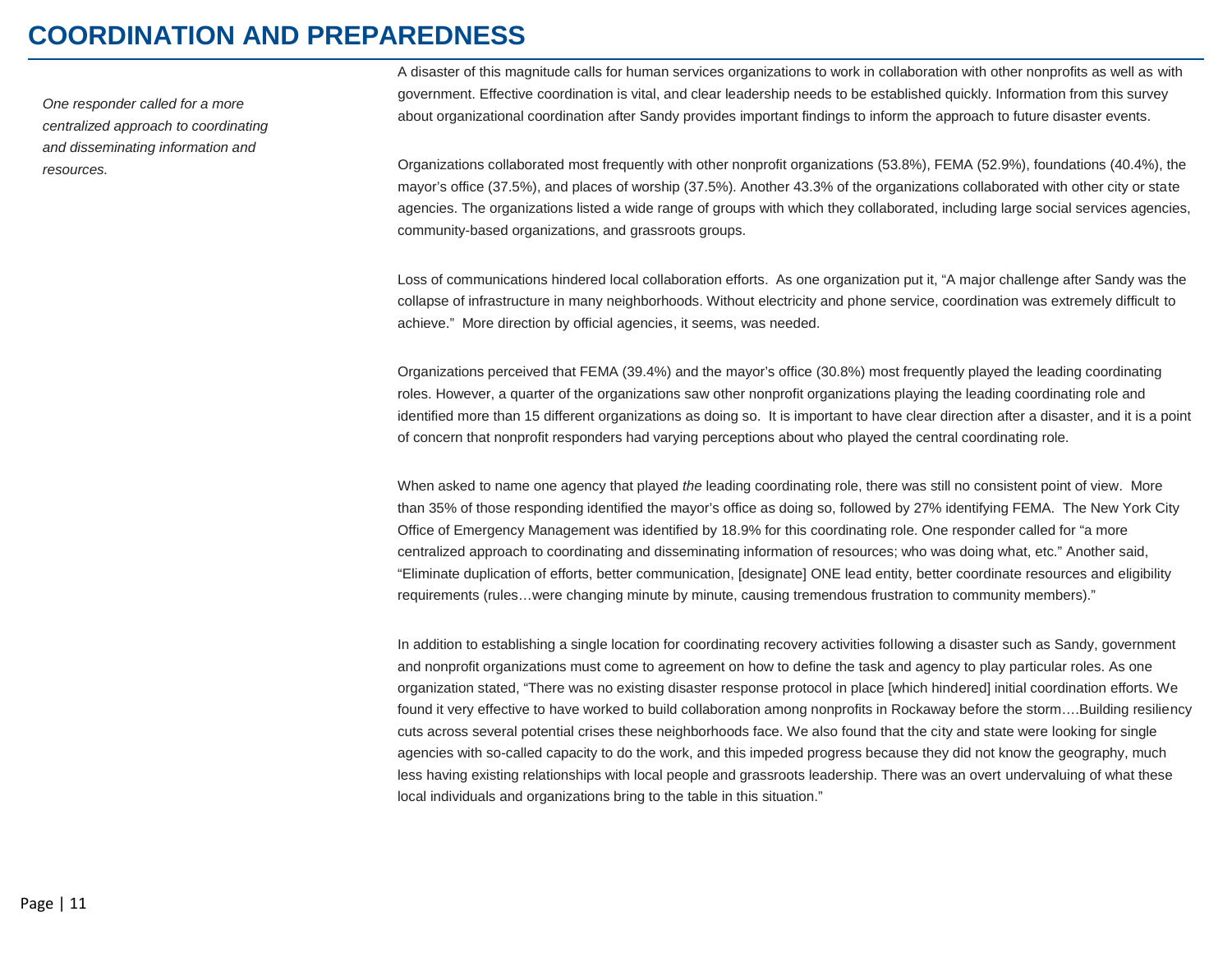Forty-seven percent of the 83 responding organizations rated the quality of coordination as "Adequate" or "Poor," while 45.8% characterized it as "Good" and 7.2% as "Excellent." Electronic systems, clarity about roles, better training and preparation, better utilization of volunteers, and more information on availability of benefits were mentioned most frequently as the means to improve coordination. "Advance strategizing and planning for disaster events and the roles of discrete organizations in the future, particularly with regard to case management," was cited. Another source recommended "development of a borough-wide coordinating command center/coalition that would interface with local government, the NFP [not for profit] sector and faith-based organizations and provide a liaison function to NYC, NYS and Federal agencies." (See Chart 7)



### **Chart 7. Suggestions to Improve Coordination**

Regarding their own preparedness, more than 70% of the 86 responding organizations reported having had a disaster management or recovery plan in place before Sandy. However, considering budget as a proxy for size and experience, it is primarily the larger organizations – with budgets of \$2 million to \$15 million and especially those larger than \$15 million – that were prepared, while the smaller organizations – with budgets under \$500 thousand – reported having no plan. (See Chart 8)

Looking ahead, more than one-half of the 87 responding organizations say they are prepared for a future disaster. In particular, half of all 104 organizations have put a disaster management plan in place, and fewer than 10% have taken no action toward future disaster preparation. A further cause for concern is that only about 19% of all 104 organizations have set up contingency reserve funds, and less than one-third have formed mutual assistance partnerships with other organizations -- both key elements to preparedness. (See Chart 9)

It is also important to note that the organizations responding to this survey represent only a small portion of nonprofit organizations in the area, and there is reason to expect that many not taking part in the survey, especially those of smaller size and without disaster management experience, may not be prepared to cope with disasters.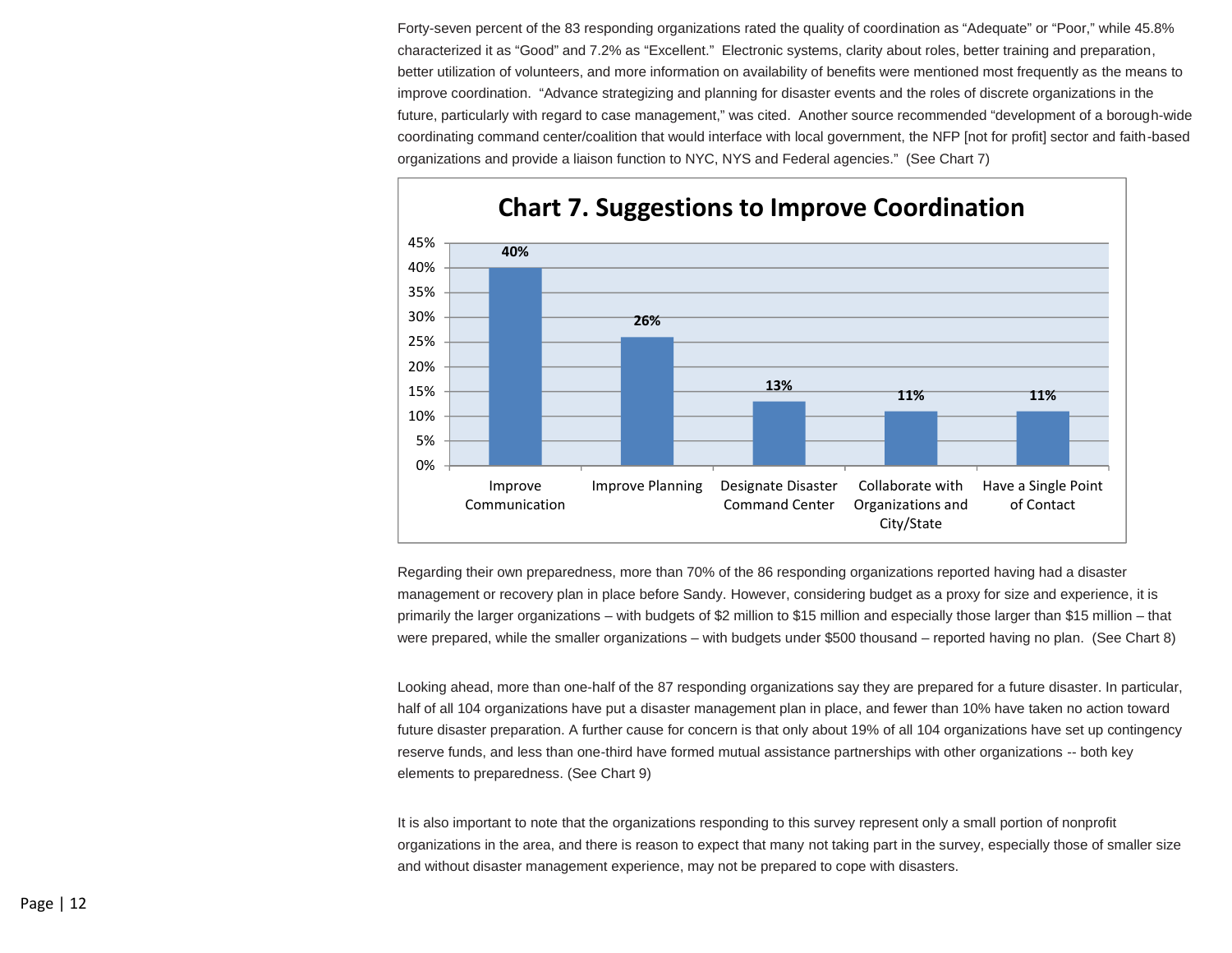

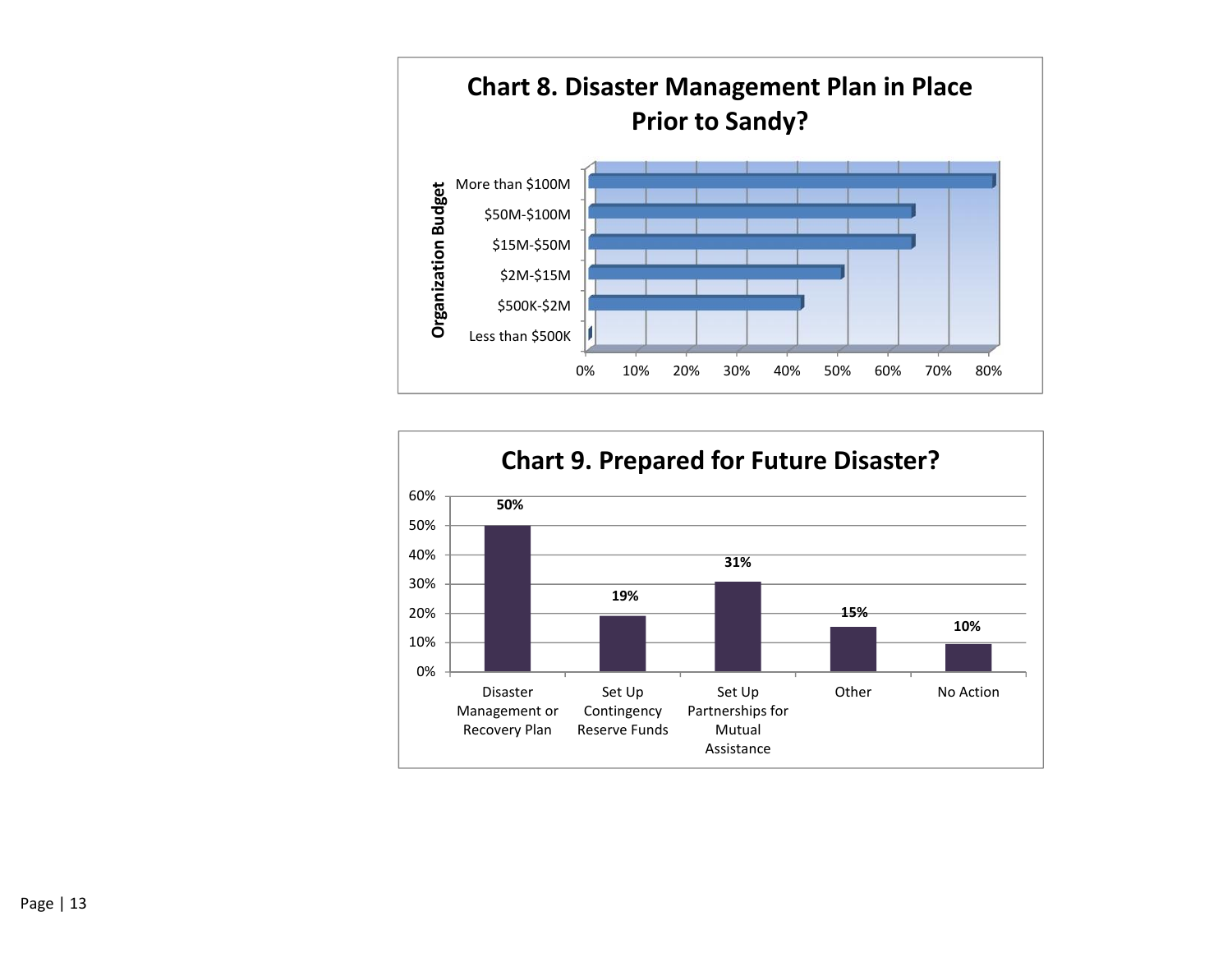Human services organizations played a crucial role in responding to the needs generated by Superstorm Sandy when it struck a year ago, and they have since been indispensable sources of support to those affected. As the responses to this survey strongly suggest, their efforts will remain necessary well into the future, likely for far longer than current programs and policies permit. In the interests of victims of Sandy, the welfare of the organizations supporting them, and our city's and state's readiness to contend with what regrettably seem to be the near certainty of future disasters, we go beyond the findings in this report and offer the following initial recommendations:

- As stated, it appears very likely that the need for services will persist for several years. Addressing very complex and expensive housing problems must remain at the center of the recovery and, so long as these issues are outstanding, the efforts of human services organizations will remain necessary. The needs of immigrants, and especially the undocumented, also present challenges that are unlikely to be solved quickly. As such, it is important that policy-makers recognize the need for an extended recovery and design programs and make funding available accordingly.
- While government and philanthropy have attempted to reimburse human services organizations for expenses incurred as a result of damage from the storm and services provided, the findings of this survey reveal that these efforts have been insufficient. Human services organizations, which commonly cope with financial constraints under ordinary circumstances, are not in a position to absorb these costs. Government and philanthropy should work to rectify this.
- In planning for response to future disasters, government and philanthropy should develop a stand-by funding mechanism to reimburse nonprofit organizations in a timely manner for the costs of their services so that they are able to quickly attend to the needs of those impacted in the communities they serve.
- An infrastructure for preparedness that includes, training of organizations' staff, assistance in development of their disaster plans, permanent vehicles for inter-sector cooperation, and clear identification of which agency will take the lead coordinating role in different types of disasters should be developed jointly by government and human services agencies.

While the response of both the human services and public sectors to Sandy was substantial, the findings of this survey indicate that these efforts would have been strengthened had a plan to react been in place. Taking into account lessons learned from the Sandy experience, it is imperative that the two sectors come together to establish the infrastructure and engage in the planning necessary to ensure that the response to another disaster is optimal, while taking precautions to minimize both the human and financial costs of disaster.